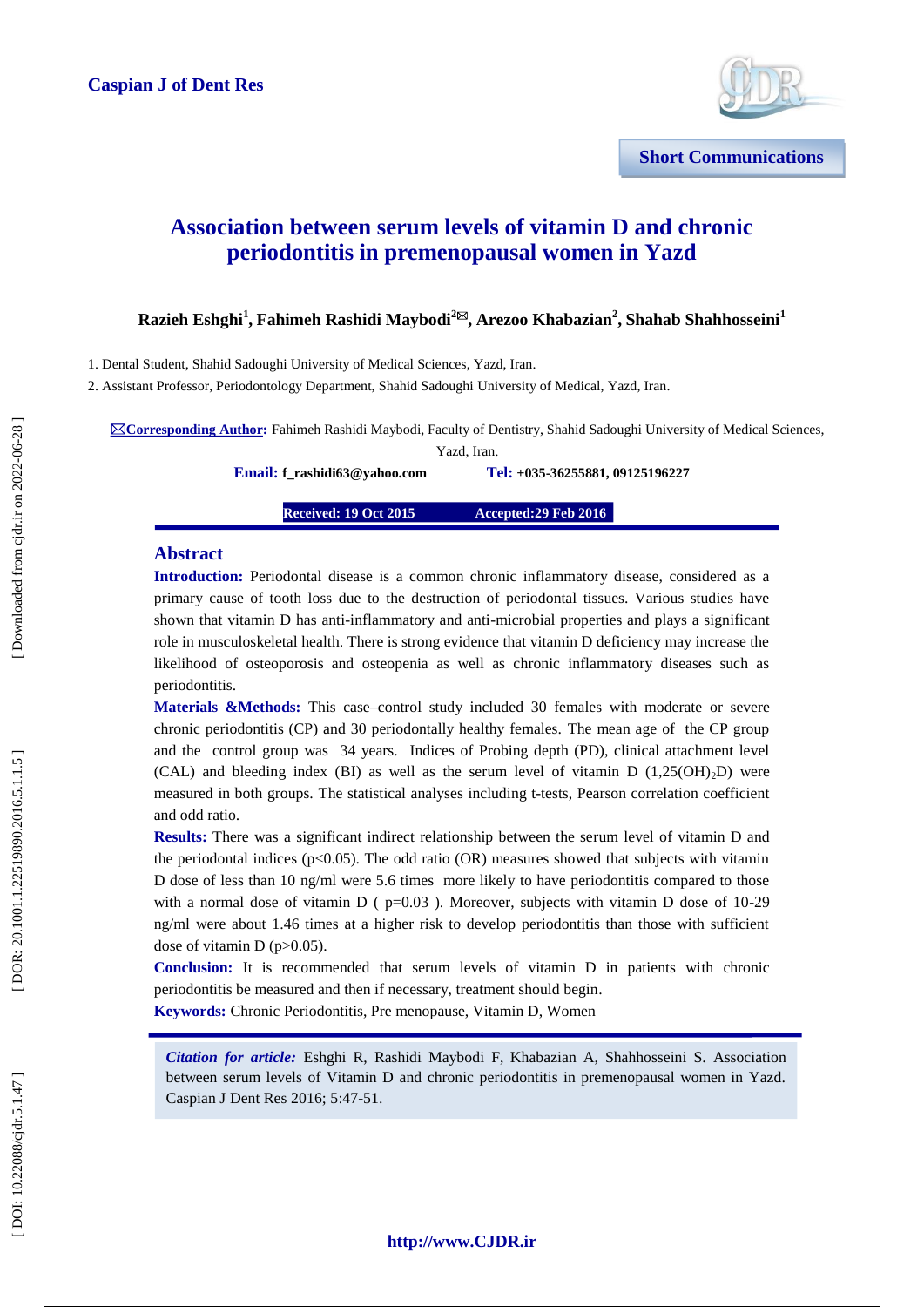

# ارتباط بین سطح سرمی ویتامین D و پریودنتیت مزمن در زنان قبل از یائسگی در شهر یزد

راضيه عشقى، فهيمه رشيدى ميبدى <sup>\*</sup>، آرزو خبازيان، شهاب شاه حسينى

# **چکیدٌ**

**مقدمه:** بیماری پریودنتال یک بیماری التهابی مزمن شایع است که به عنوان علت اولیه ی از دست رفتن دندان در اثر تخریب بافت پریودنتال در نظر گرفته می شود. مطالعات مختلف نشان داده اند که ویتامین D دارای ویژگی های ضد التهابی و آنتی میکروبیال می باشد و نقش مهمی در سلامت عضلانی اسکلتی ایفا می کند. شواهد قوی وجود دارد که کمبود ویتامین D احتمال استئوپروز و<br>استئوینی و بیماریهای التهابی مزمن مانند پریودنتیت را افزایش می دهد.

**مواد و روش ها:** این مطالعه ی مورد– شاهدی شامل ۳۰ زن با پریودنتیت مزمن متوسط یا شدید و ۳۰ زن با سلامت پریودنتال بود.میانگین سنی هردو گروه CP و گروه کنترل ۳۴ سال بود. شاخص های عمق پروب، سطح از دست رفتن اتصالات، شاخص خونریزی و هم چنین سطح سرمی ویتامین  $\rm D$  در هر دو گروه اندازه گیری شد.برای تمام آنالیز های آماری از  $\rm T\text{-}test$  ، ضریب ّوجستگی پیرسَى ٍ ratio odd استفبدُ شذ.

**یافته ها:** یک رابطه ی غیر مستقیم بین سطح سرمی ویتامین D و شاخص های پریودنتال وجود داشت (p<0.05). نتایج به دست  ${\rm D}$  آمده نشان داد شانس ابتلا به پریودنتیت در افرادی که سطح ویتامین  ${\rm D}$  شان زیر  $10$   $\rm ng/m$  بود ۵/۶ برابر افراد با ویتامین نرمال(p=0.03) و افرادی که سطح ویتامین D شان ng/ml 10-29 بود ۱/۴۶ برابر افراد با ویتامین D نرمال بود  $(p>0.05)$ 

**نتیجه گیری:** پیشنهاد میگردد در بیماران با پریودنتیت مزمن سطح سرمی ویتامین D مورد بررسی قرار گیرد تا در صورت نیاز، دارو درمانی انجام شود.

**واژگان كلیدی:** پریودنتیت مزمن ، قبل از یائسگی، ویتامین D، زنان

**Introduction**<br>**P**eriodontitis is a bacterial infection caused by various oral microorganisms<sup>[1]</sup> which results in the formation of soft tissue pockets and its severe forms can lead to bone loss or tooth mobility. Although bacteria are essential for periodontal disease to take place, susceptible host is also just as important. Host inflammatory response is a protective reaction but both hypo -responsiveness and hyper -responsiveness can result in advanced tissue destruction. [2] Vitamin D plays an important role in many inflammatory diseases by regulating the expression of inflammation -related mediators. [3] Furthermore, vitamin D has some antimicrobial effects. More recently, 1,25(OH) <sup>2</sup>D (the active form of vitamin D) has been shown to increase transcription of anti -bacterial peptides which can defend against foreign invaders such as oral pathogens. [4]  $1,25(OH)_{2}D$  $_2D$  can inhibit antigen-induced T T-cell proliferation and cytokine production. An inverse association between intake of vitamin D and incidence of some autoimmune diseases such as multiple sclerosis

and type 1diabetes has been documented in some epidemiologic studies.  $\left[5\right]$  It is also well known that the active form of vitamin D is required for calcium homeostasis in the blood. Decreased serum calcium concentrations may lead to calcium resorption from bone and consequent decreased general bone mineralization.<sup>[4]</sup>

Considering all these properties of vitamin D, some studies were conducted with the purpose of investigating a possible association between vitamin D levels and periodontal disease. Alshouibi et al and Antonglou et al. reported that sufficient total vitamin D intake (>800IU) was associated with lower odds of periodontal disease, and vitamin D intake may protect against periodontal disease progression.  $[6,7]$  In another case -control study, subjects with a low 1,25(OH) <sup>2</sup>D level were more likely to belong to the periodontal group. [8] In contrast, Zhang *et al*. reported that 25(OH)D levels, the major circulating metabolite of vitamin D were higher in patients with generalized aggressive periodontitis.<sup>[1]</sup> Because of some

DOI: 10.22088/cjdr.5.1.47]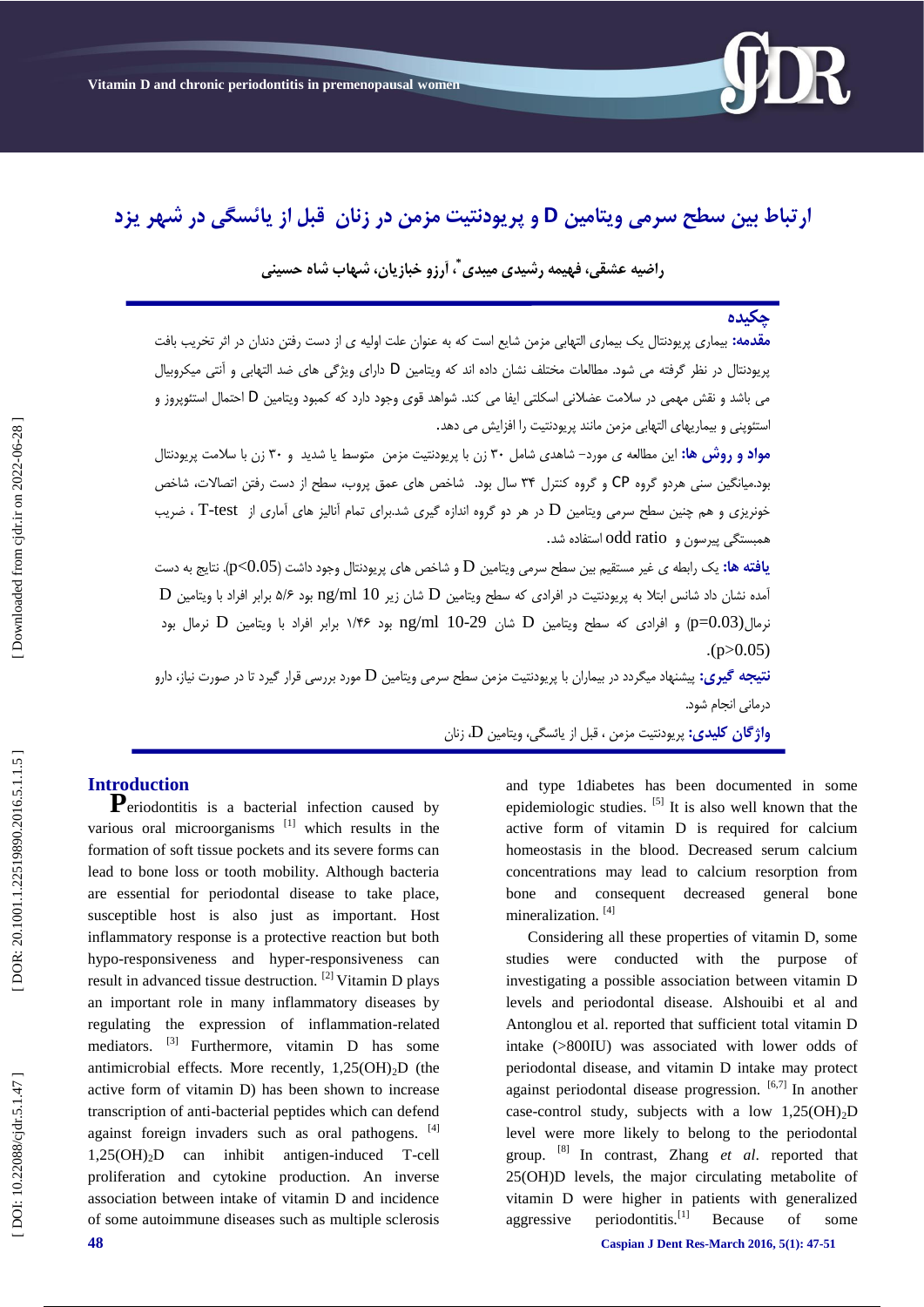

controversies among studies and lacking similar studies on Iranian populations, the aim of this study was designed to assess possible association between serum levels of vitamin D and chronic periodontitis in premenopausal women of Yazd city.

# **Materials & Methods**

In this case -control study, thirty women aged 25 to 45 years, in premenopausal span and with confirmed generalized moderate to severe chronic periodontitis were selected as the participants of the study. These subjects were referred to Dental Faculty of Shahid Sadoughi University of Medical Sciences, Yazd, Iran. A complete medical history was taken from each patient to ensure that none of them had any systemic diseases which may have influenced the periodontal status or bone metabolism. Patients did not use vitamin D or calcium supplements, Bisphosphonates and anti convulsant drugs. They were not pregnant and they did not smoke. Furthermore, none of them reported any history of antibiotic therapy during the last 3 months. Thirty 25 to 45 years old premenopausal females without any periodontal disease were also included as a control group. This study was approved by the ethics committee of Shahid Sadoughi University (17/1/223636).

**Periodontal examination:** Probing depth (PD), clinical attachment level (CAL) and bleeding index (BI) were measured in four surfaces (mesial, distal, buccal and lingual) of all fully erupted teeth except the third molars by using Williams Periodontal probe and patients were divided into two subgroups "A:severe chronic periodontitis, B:moderate chronic periodontitis" (workshop 1999).

**Blood sampling:** Venous blood samples were collected in the morning after taking informed consent from each patient. It should be mentioned that patients need to be fast for 9-12 houres before. Serum 1,25(OH)<sub>2</sub>D was analyzed using an available enzyme -linked immune assay system (DIA source, Belgium). 30 -100 ng/ml was considered as the sufficient level of vitamin D and 10 - 29 ng/ml was considered as insufficiency and <10 ng/ml was assumed as deficiency.

**Data Collection & Statistical Analysis:** Both clinical and laboratory data parameters were reported as mean ± standard deviation. The levels of vitamin D were compared between the chronic periodontitis (CP) and the control groups. Correlation between vitamin D level and periodontal indices (BI, CAL and PD) were separately analyzed. Odds ratio was calculated for the possible association of severity of periodontitis (subgroupa A&B) and vitamin D levels. All statistical analyses were carried out using SPSS17.

#### **Results**

The participants of the study were sixty 25 to 45 years old premenopausal females. The mean age of the CP group and the control group was 34 years . However, as it was expected, there were significant differences between the two groups for all periodontal indices.

Moreover, a significant difference  $(p<0.001)$  was observed between the mean of the measured vitamin D for the CP group  $(12.32 \pm 8.36)$  and the control group  $(19.31 \pm 10.10)$ . (Table. 1) represents the frequency of vitamin D level distribution in two groups.

# **Table1. Distribution of participants with different vitamin D levels in CP and control groups**

| <b>Vitamin D level</b>                  |     | <b>CP</b> Control |
|-----------------------------------------|-----|-------------------|
| $\langle 10 \text{ ng/ml}$ (deficiency) | -17 |                   |
| 10-29 ng/ml (insufficiency)             | 10  | 16                |
| 30-100 ng/ml (sufficiency)              |     |                   |

Chi -square test showed that vitamin D deficiency was more frequent in the CP group compared to the control group and vitamin D sufficiency was more prevalent in control group than CP group (p=0.046). Furthermore, correlation tests indicated that there was a significant negative/inverse relationship between periodontal indices and vitamin D level. (Table 2) illustrates the Pearson's correlation coefficients between the periodontal indices and vitamin D levels.

# **Table2. Correlation coefficients between the periodontal indices and vitamin D levels**

| Variable       | <b>Correlation coefficient</b> | p-value |
|----------------|--------------------------------|---------|
| Vitamin D, BI  | $-0.375$                       | 0.012   |
| Vitamin D, CAL | $-0.412$                       | 0.005   |
| Vitamin D, PD  | $-0.321$                       | 0.034   |

In addition, there was a significant negative relationship between the severity of periodontitis (being in A or B subgroups) and vitamin D level  $(p=0.008)$ .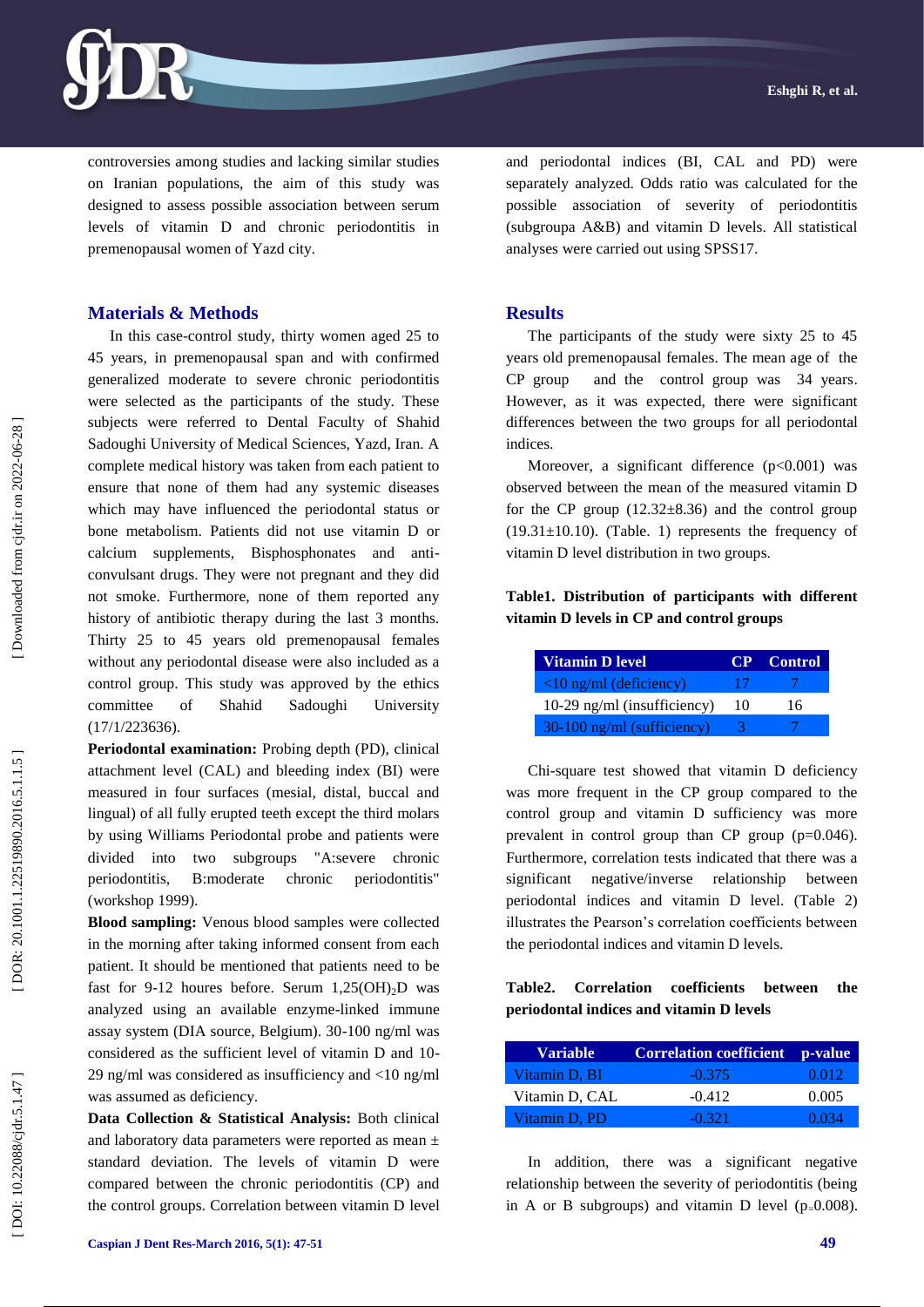The odd ratio (OR) measures showed that persons with vitamin D level of less than 10 ng/ml were 5.6 times more likely to have periodontitis compared to those with normal levels of vitamin D (30 -100 ng/ml). In a same pattern, subjects with vitamin D levels of 10 -29 ng/ml were about 1.46 times at a higher risk to develop periodontitis than those with sufficient levels of vitamin D (Table. 3) .

## **Table 3. The association between vitamin D levels and the presence of periodontal disease**

| Vitamin D level OR C.I=95% p-value |      |             |       |
|------------------------------------|------|-------------|-------|
| $<$ 10 ng/ml                       | 5.6  | 1.13-28.4   | 0.035 |
| $10-30$ ng/ml                      | 1.46 | $0.3 - 6.9$ | 0.63  |

## **Discussion**

The main findings of this study were a negative association between serum 1,  $25(OH)_{2}$  D level and chronic periodontitis and also a significant negative relationship between the periodontal indices and vitamin D levels among premenopausal women. Osteoporosis is most prevalent in females over the age of 50, following the suppression of estrogen influence on bone health. <sup>[9]</sup> Some other previous studies reported high prevalence of vitamin D deficiency among postmenopausal women, especially in those with osteoporosis. [10] Thus, the participants of this study were selected from 25 to 45 year -old females (premenopausal age).

Low serum levels of vitamin D is associated with poor dietary intake and also inadequate sunshine exposure. Dress styles covering the whole body, may have adverse effects on  $25(OH)D$  levels.  $^{[11]}$  For example, el-Sonbaty<sup>[12]</sup> reported Vitamin D deficiency in veiled Kuwaiti women while in Dietrich et al*'s [5] study,* both males and females were participated. In the current study, only females were as the participants considering that Iranian women wear hijab in public. Therefore, wearing hijab/scarf might possibly affect the amount of vitamin D which is expected to be received through sunlight exposure.

Antonoglou et al in 2013. Studied the relationship between vitamin D serum level and periodontitis in patients with type 1 diabetes. This study included the women without any systemic diseases or pregnancy because periodontal disease is related to these systemic conditions. <sup>[7]</sup> 25(OH)D and 1,25(OH)<sub>2</sub>D are major factors for the assessment of vitamin D level and evaluation of vitamin D metabolism. The major

circulating metabolite is  $25(OH)D$ , and  $1,25(OH)_2D$  as the active metabolite of this vitamin, which is responsible for the most actions of vitamin D.  $^{[3]}$  In the present study, a negative relationship was observed between serum level of  $1,25(OH)_2D$  and periodontal disease. However, Dietrich et al. [5] studied the relation between serum levels of 25(OH)D and patients with periodontal disease and they found a negative association. Antonglou et al in 2013. <sup>[7]</sup> reported that there was a positive relation between serum level of 1,25(OH) <sup>2</sup>D and periodontal health in diabetic subjects. Moreover, they found that the elimination of periodontal infection would increase the serum level of 1,25(OH) <sup>2</sup>D while it had no effect on 25(OH)D serum levels. Antonoglou et al in 2015  $[8]$  found that although there was a positive relation between 1,25(OH) <sup>2</sup>D level and peridontal health, the 25(OH)D level had no association with peridontal health.

In the present study, the relationship between chronic periodontitis and vitamin D level was studied and it was shown that 1,25(OH) <sup>2</sup>D level was negatively associated with chronic periodontitis. However, Zhang et al. <sup>[1]</sup> measured vitamin D-binding protein (DBP) levels in plasma of patients with generalized aggressive periodontitis and they found no relation between DBP in plasma and periodontal indices.

Antonglou et al  $^{[8]}$  reported the odds ratio (OR) of 0.97 and the confidence interval of 0.95 -1.00 for the association between serum level of 1,  $25(OH)_2D$  and the status of periodontal health. In this study, the results of OR measures indicated that the women with vitamin D level below 10 ng/ml are 5.6 times more likely to have periodontitis than those with normal vitamin D levels. In addition, subjects with the vitamin D level between10 -29 ng/ml are about 1.46 times more likely to have periodontitis compared to the subjects with normal levels of vitamin D.

#### **Conclusion**

Results of this study suggest that serum levels of vitamin D in patients with chronic periodontitis should be measured and if needed vitamin D complements should be used as an adjunctive treatment.

#### **Limitations:**

Finding volunteers for taking blood samples was not easy, besides asking them to be fasting in examination session. Chronic periodontitis in premenopausal aged